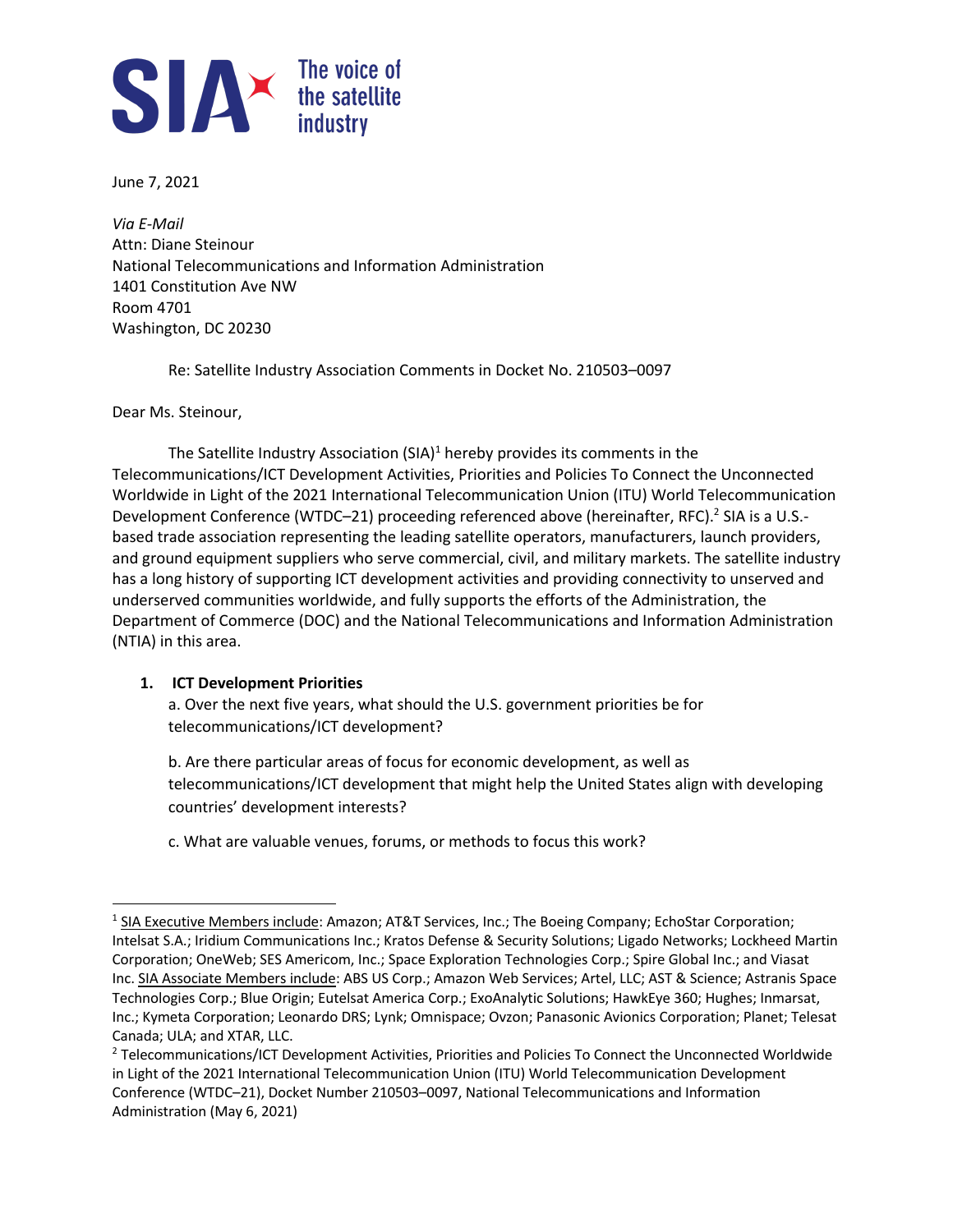## SIA The voice of<br>the satellite<br>industry

The ITU Development (ITU-D) Sector provides a unique space to convene governments, the private sector, academia and NGOs to tackle some of the greatest connectivity challenges in the world, particularly for those in unserved and underserved areas. SIA and its member companies, as well as the U.S. Government, are fully aligned with the ITU-D's core work and mission to ensure connectivity to everyone. While connectivity problems have only been exacerbated during the Covid-19 pandemic, under the leadership of BDT Director Doreen Bogdan-Martin, the ITU-D has stepped up its efforts to assist countries deal with the global imperative of connectivity for all.

One of the immediate and critical problems of the pandemic was how to connect the 1.6 billion students globally that have been out school and studying at home. The members of the Satellite Industry Association (SIA) applaud Director Bogdan-Martin's efforts to consider new models for multistakeholder collaboration between industry, investors, governments, donors and international organizations to connect every school to the Internet by initiatives such as the joint ITU and UNICEF Giga initiative. In fact, the satellite services that SIA's member companies provide globally are sometimes the only means of connectivity that many children and schools have. Achieving the Sustainable Development Goal of ensuring inclusive and equitable quality education and promoting lifelong learning opportunities for all will not be possible without the connectivity provided by satellite and other information and communication technology (ICT) infrastructure companies.

Another ITU-D initiative implemented under Director Bogdan-Martin called Connect2Recover is particularly timely as it aims to reinforce the digital infrastructure and ecosystems of beneficiary countries and to help them remain robust and resilient in times of crisis. Connect2Recover is an example of an ITU-D multistakeholder initiative which SIA and its member companies have much to contribute to make it successful. One of the key components of Connect2Recover is ensuring digital resilience, including for emergency telecommunications, disaster management and network resilience, all of which are critical functions of the satellite industry. From providing community WiFi to ensuring emergency preparedness of the telecommunications infrastructure before and after natural disasters, SIA members are steeped in experience and expertise that could be integrated into the Connect2Recover context as well.

While the ITU-D might be specifically focused on developing countries, solutions and approaches shared and discussed at the ITU-D to enable connectivity for all apply to the United States as it faces similar challenges due to vast areas of the country that have little or no coverage.

Satellite broadband is readily available today across the globe, and can be installed in days rather than years that it takes to build out fiber; even "shovel-ready" terrestrial projects often take years to provide service to consumers. In many locations, satellite broadband will provide the most broadband bang for the buck in the near and medium-term. Satellite internet has been used to connect numerous rural towns and schools in Brazil, Colombia and Mexico via community hotspots<sup>3</sup>, provide

<sup>3</sup> "Viasat adding 75 free Wi-Fi locations in Mexico", Viasat, 15 May 2019, https://www.viasat.com/about/newsroom/blog/viasat-adding-75-free-wi-fi-locations-in-mexico/; see **Hughes and TELECOMM to Power Community Wi-Fi Hotspots in Thousands of Mexican Villages | Hughes; Hughes in**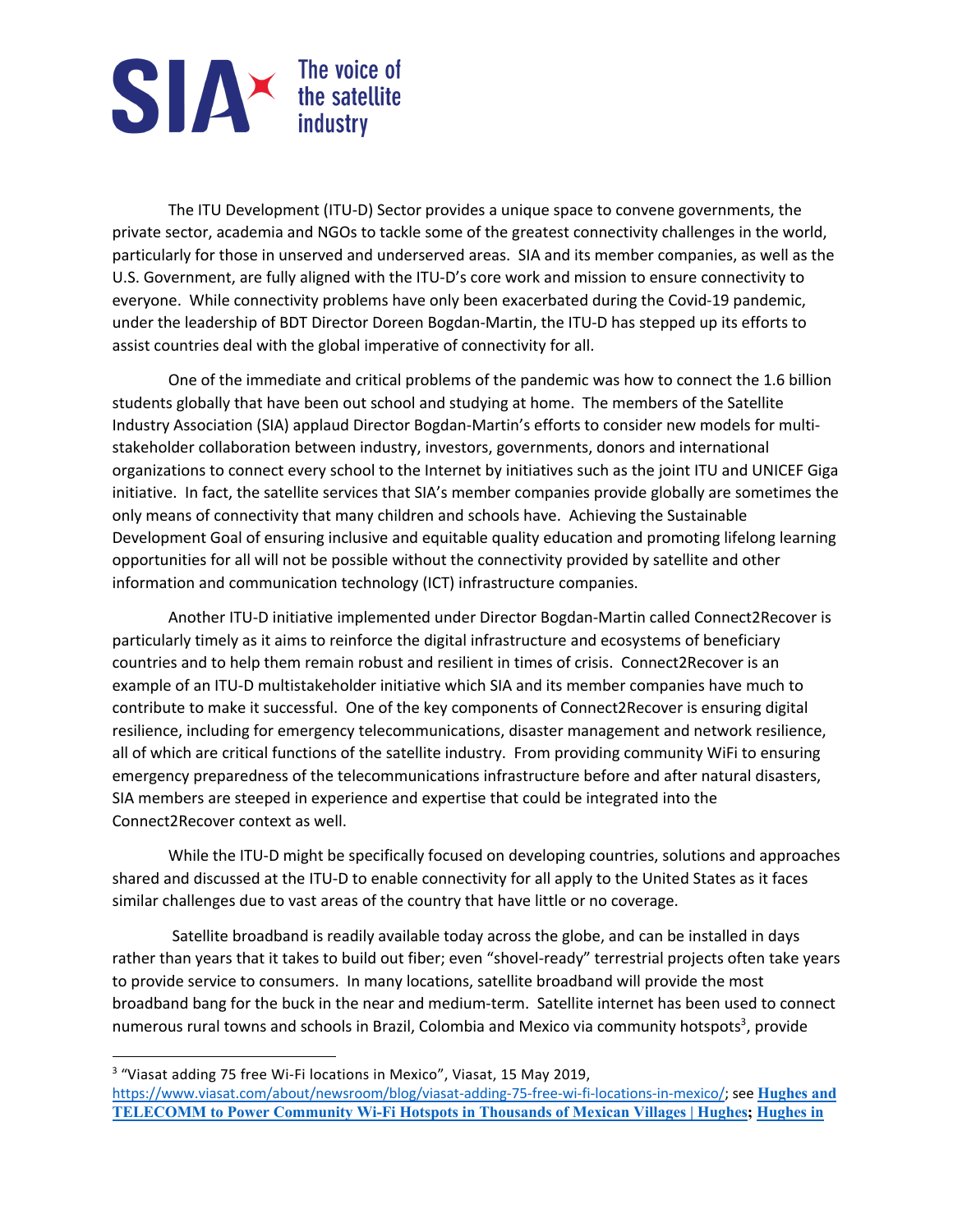# SIA The voice of<br>the satellite<br>industry

connectivity to 3600 African schools as well as up to 100 Mbps service to rural African consumers,4 establish uninterrupted mobile connectivity in rural Japan<sup>5</sup> and Peru,<sup>6</sup> provide broadband access to the Pikagum First Nation in northwestern Ontario,<sup>7</sup> provide connectivity in remote villages in Benin<sup>8</sup> and Nigeria<sup>9</sup> for e-health and has been the first source of connectivity for areas hit by natural disasters across the globe.10

## **2. U.S. Stakeholder Community**

### *a. In General*

i. What are the challenges or barriers towards connecting the unconnected?

A top barrier to connecting the unconnected is the cost of connectivity . Other challenges are that many of the most unconnected populations are also the most vulnerable, as in the most remote populations, not only in developing countries but also in countries like the United States. Therefore, the U.S Administration's current commitment to providing access to broadband networks as basic infrastructure is an idea that could be adopted by other countries so that the more traditional infrastructure policy priorities, such as transportation, energy and water networks, are expanded to include telecommunications. Being identified as a priority sector for infrastructure helps ensure that countries make choices to improve connectivity to their citizens. Technology-neutral policies rather than technology-specific solutions are essential to ensuring a fast rollout of internet service that connects the greatest number of people.

<sup>6</sup> "MNO Provides Connectivity to Remote and Rural communities in Peru", Intelsat,

**Partnership with Facebook Launches Wi-Fi Hotspots in Brazil and Mexico | Hughes;** "INRED and SES Networks Expand Wi-Fi Access Across Colombia, Connect Nearly One Million People in 424 Municipalities," November 4 2020, https://www.ses.com/press-release/inred-and-ses-networks-expand-wi-fi-access-acrosscolombia-connect-nearly-one-million.

<sup>4</sup> Jewett, Rachel, "Eutelsat's Konnect Africa to Provide Internet for 3,600 Schools", Via Satellite, 23 March 2020, https://www.satellitetoday.com/broadband/2020/03/23/eutelsats-konnect-africa-to-provide-internet-for-3600 schools/

<sup>5</sup> "MNO Broadens 4G Connectivity Landscape to Include Japan's Remote Regions", Intelsat,

https://www.intelsat.com/resources/case-studies/mno-broadens-4g-connectivity-landscape-to-include-japansremote-regions/

https://www.intelsat.com/resources/case-studies/mno-provides-connectivity-to-remote-and-rural-communitiesin-peru-isps-mnos-telcos/

<sup>&</sup>lt;sup>7</sup> Duffy, Kate "How SpaceX Teamed Up with a Small Canadian IT Company to Bring Its Starlink Internet Service to an Indigenous Community", 19 December 2020, https://www.businessinsider.com/spacex-starlink-internet-firstcanada-customer-indigenous-community-pikangikum-musk-2020-12

<sup>&</sup>lt;sup>8</sup> "Inmarsat brings life-saving connectivity to remote African village", Inmarsat,

https://www.inmarsat.com/en/news/latest-news/enterprise/2014/inmarsat-brings-life-saving-connectivityremote-african-village.html

<sup>&</sup>lt;sup>9</sup> "Satellites for SDGS: Can satellite connectivity help nations achieve the United Nations' Sustainable Development Goals (SDGs)? Three diverse projects in Nigeria, Indonesia and the Philippines put our services to the test", Inmarsat, https://www.inmarsat.com/en/sustainability/satellites-for-sdgs.html

<sup>&</sup>lt;sup>10</sup> "Emergency Response & Disaster Relief", Satellite Industry Association, https://sia.org/satellitesservices/emergency-response-disaster-relief/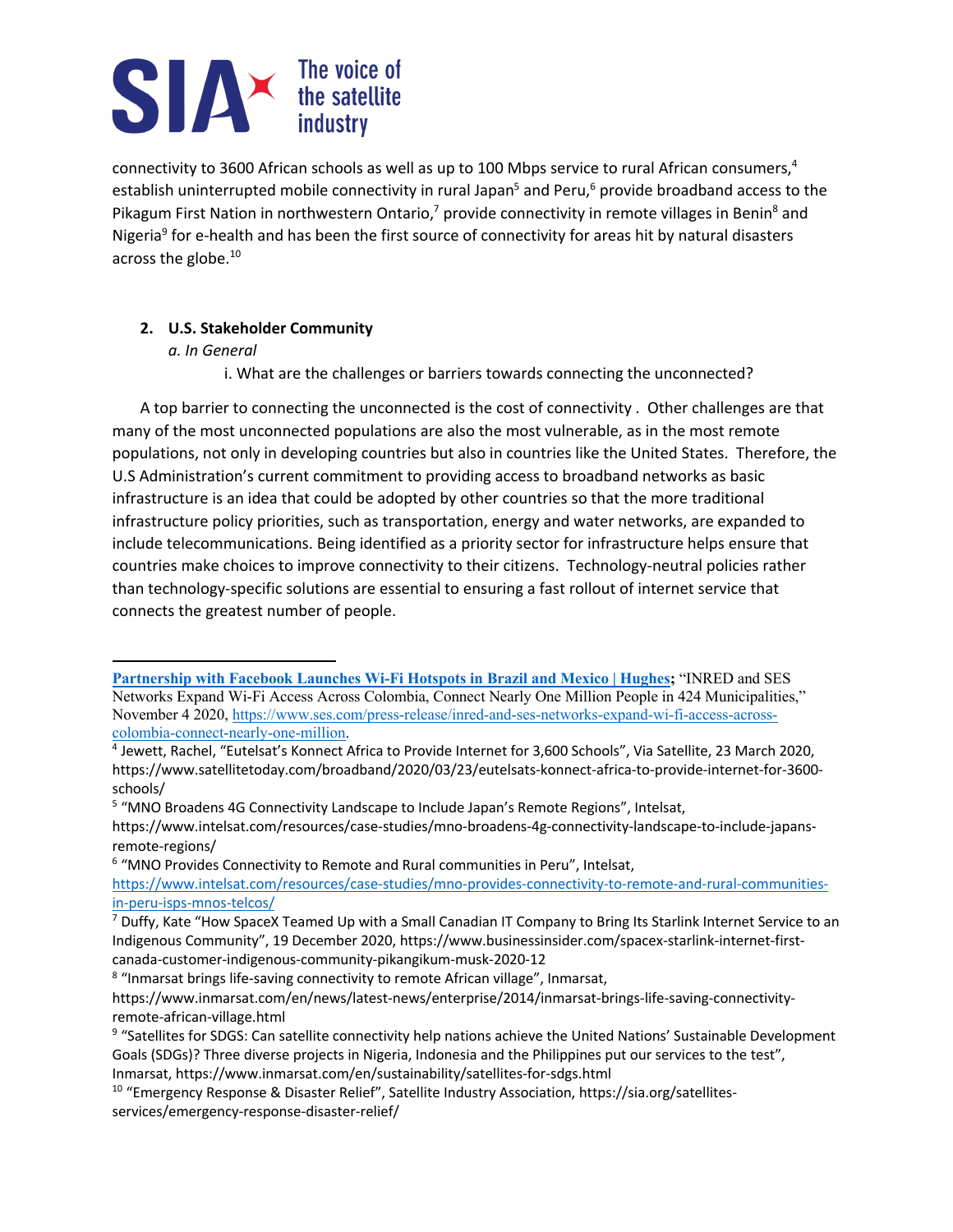# SIA The voice of<br>the satellite<br>industry

Satellite is critical to these efforts. Since broadband satellite service is available globally, unlike traditional services, satellite service can be provided in a matter of days, not months or years as with terrestrial services, to users. For example, during the pandemic broadband satellite operators, including Hughes and Inmarsat<sup>11</sup>, were able to respond to user requests and have service turned on in approximately 2 days. No other broadband service has this ability today.

One mechanism that has been historically critical in addressing the digital divide is the introduction of calling cards rather than requiring full subscriptions to cell services. This pay-as-you-go scheme is utilized in community wi-fi hotspots, which the satellite industry, through Hughes Network Systems,  $LLC<sup>12</sup>$  [add other members] have successfully provided globally and will continue to be critical in ensuring affordable access to internet worldwide. Oftentimes, the ability to start utilizing wi-fi is an important gateway to demonstrating to users the importance of broadband and leads to broadband at the home being adopted to support work, school and e-government, socialization, other areas of day to day requirements.

> ii. What types of activities or projects have been most successful in building capacities of developing countries towards increasing telecommunications/ ICT development and inclusion?

Public-private partnerships have been key and need to be paired with capacity building (e.g., job training).

> iii. How can virtual platforms increase capacity building, especially since COVID–19 began?

Training by governments, universities and others including civil society on how to run internetbased business, schools, telehealth programs, and other virtual commercial functions.

> iv. How best can the U.S. government share its experiences and best practices on telecommunications/ICT deployment overcoming the digital divide, and other telecommunications/ICT developmental topics? In 2021? Longer term?

As mentioned earlier, the U.S. government could share its experience of including telecommunications into its infrastructure planning as a best practice in the area of ICT deployment. This could be developed into a virtual portal accessible worldwide (perhaps on the FCC's website), as well as shared as part of the training and sharing of best practices offered by the FCC and other government agencies including U.S. AID.

<sup>&</sup>lt;sup>11</sup> "TSF supports a world reeling from the effects of COVID-19", Inmarsat,

https://www.inmarsat.com/en/news/latest-news/corporate/2021/tsf-supports-a-world-reeling-from-the-effectsof-covid-19.html

<sup>&</sup>lt;sup>12</sup> Satellite-enabled Community Wi-Fi Solutions | HUGHES (Hughes supports 42,000 wi-fi hotspots worldwide).